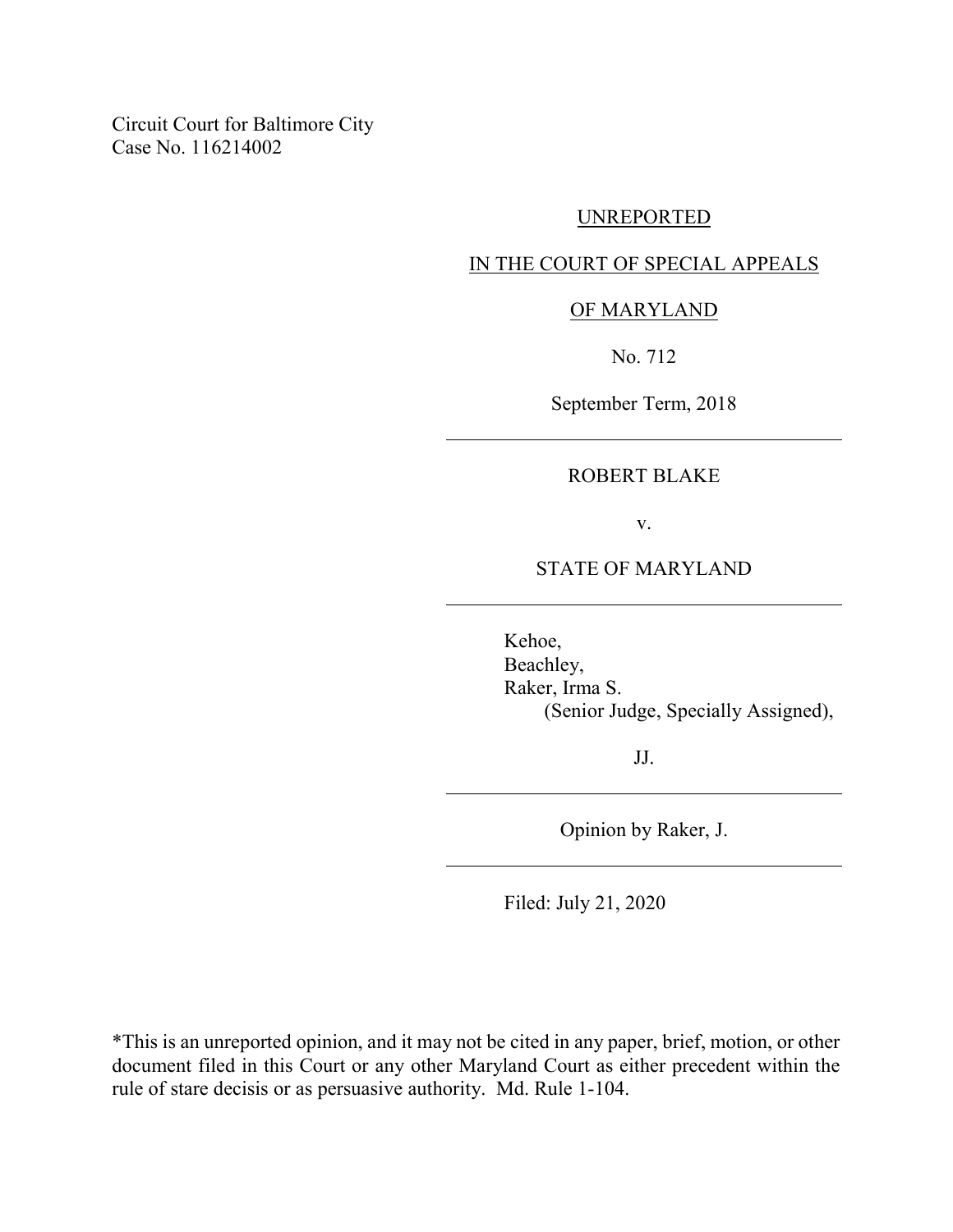Appellant Robert Blake was convicted by a jury in the Circuit Court for Baltimore City of four counts of reckless endangerment, one count of illegally discharging a firearm within Baltimore City, and one count of illegally possessing body armor. Appellant presents the following questions for our review, which we have reordered:

> "1. Did the circuit court err by not asking certain *voir dire* questions posed by the defense?

> 2. Did the circuit court err in denying a *Batson* [*v. Kentucky*, 476 U.S. 79 (1986)] challenge raised by the defense?

> 3. Did the circuit court err in permitting improper closing argument by the prosecutor that shifted the burden to the defense?"

Based upon *Kazadi v. State*, 467 Md. 1 (2020), we shall hold that the trial court erred in refusing to ask appellant's requested *voir dire* questions. Accordingly, we shall vacate his convictions and remand for a new trial.

I.

Appellant was indicted by the Grand Jury for Baltimore City on four counts each of attempted first-degree murder, attempted second-degree murder, first-degree assault, second-degree assault, reckless endangerment, and using a firearm during the commission of a crime of violence; and one count each of illegally discharging a firearm within Baltimore City, wearing bulletproof armor during the commission of a crime of violence, and illegally possessing body armor. The jury convicted him of four counts of reckless endangerment, illegally discharging a firearm within Baltimore City, and illegally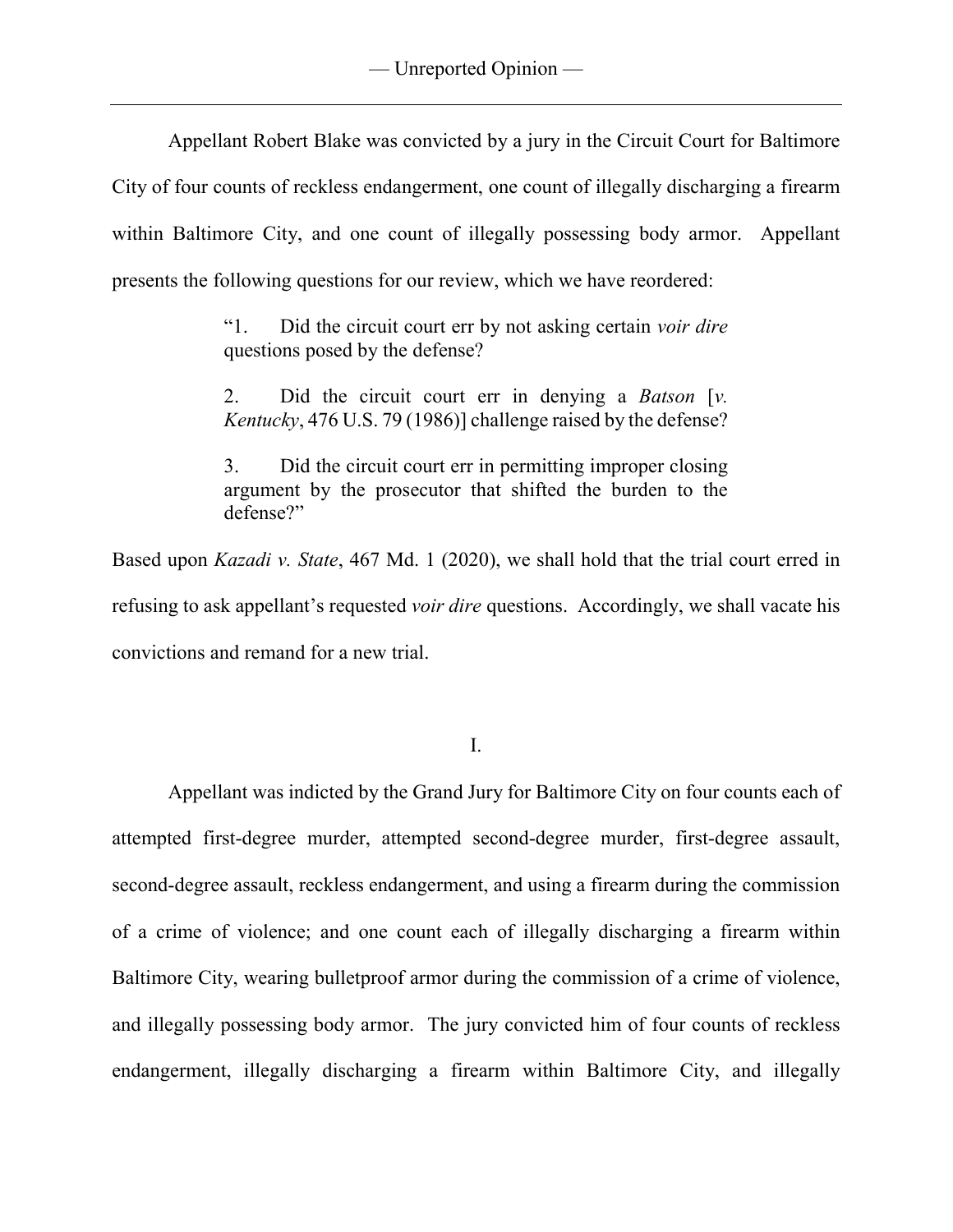possessing body armor. The court sentenced appellant to a total term of incarceration of eleven years.

Appellant noted a timely appeal to this Court, raising, *inter alia*, the *voir dire* issues. Because the Court of Appeals was considering the issue of whether a trial court is required, upon request, to ask *voir dire* questions as to the willingness and ability of prospective jurors to apply the fundamental principles of the presumption of innocence, the State's burden of proof, and defendant's right to not to testify, we stayed resolution of this appeal pending its decision. *See Kazadi v. State*, No. 712, Sept. Term 2018 (filed Sept. 10, 2019); *Kazadi v. State*, Pet. No. 17, Sept. Term 2019 (filed May 14, 2019); Pet. for Writ of Cert., *Kazadi v. State*, Pet. No. 17, Sept. Term 2019 (filed Mar. 26, 2019). In *Kazadi*, 467 Md. at 35–36, the Court of Appeals held that, upon request, a trial court must ask the jury venire panel if any prospective juror would be unwilling or unable to follow jury instructions related to the presumption of innocence, the State's burden of proof, and defendant's right not to testify. We now consider this appeal.

This case is controlled by *Kazadi*. Because we shall reverse the judgment of convictions based upon the trial court's failure to ask certain required *voir dire* questions, we dispense with a recitation of the underlying facts. Defense counsel asked the trial court to include the following *voir dire* questions:

> "17. Does any member of the jury panel believe that merely because a person is indicted by the Grand Jury or charged by a Criminal Information, that this raises a presumption of guilt on the part of the individual?

> > \*\*\*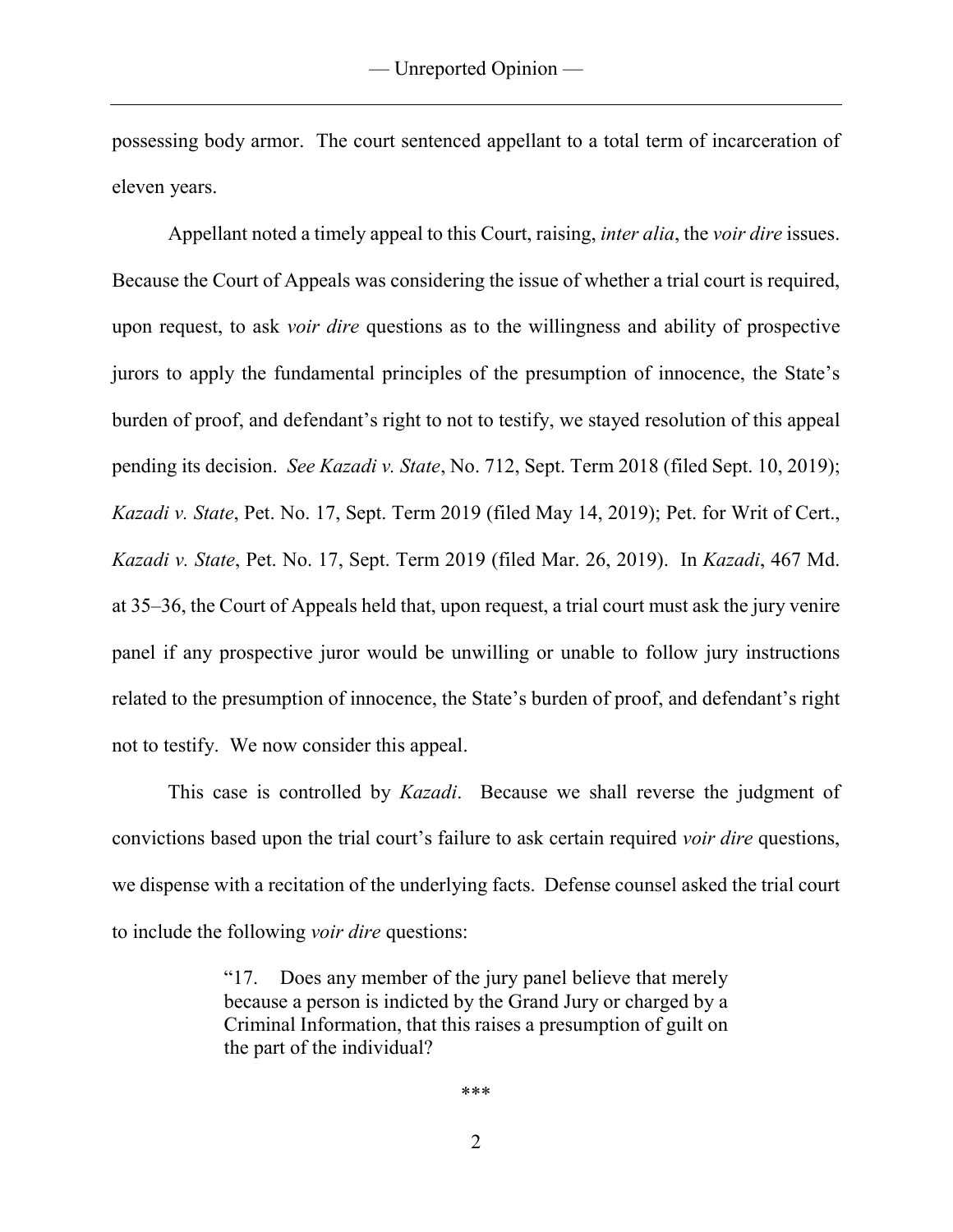19. A defendant in every criminal case is presumed innocent. Unless you are satisfied beyond a reasonable doubt of the accused's guilt solely from the evidence presented in this case, the presumption of innocence alone requires you to find the accused not guilty. Is there any member of the jury panel who is unable or unwilling to uphold and abide by this rule of law?

20. In every criminal case, the burden of proving the guilt[] of a Defendant rests solely and entirely on the State. A defendant has no burden and does not have to prove his innocence. Is there any member of the jury panel who is unable or unwilling to uphold and abide by this rule of law?

21. Every person accused of a crime has an absolute constitutional right to remain silent and not testify. If a defendant chooses not to testify[,] the jury may not consider his/her silence in any way in determining whether he/she is guilty or not guilty. Is there any member of the jury who is unable or unwilling to uphold and abide by this rule of law?"

The court declined to ask these questions.

The jury was selected, the trial commenced, and appellant was convicted and

sentenced as above. This timely appeal followed.

II.

In *Kazadi*, the Court of Appeals overruled *Twining v. State*, 234 Md. 97 ([1](#page-3-0)964)<sup>1</sup> and

held as follows:

"[O]n request, during *voir dire*, a trial court must ask whether

<span id="page-3-0"></span> <sup>1</sup> The court in *Twining*, 234 Md. at 100, held that a trial court's refusal to ask *voir dire* questions addressing the prospective juror's willingness to follow jury instructions related to the presumption of innocence and burden of proof did not amount to an abuse of discretion.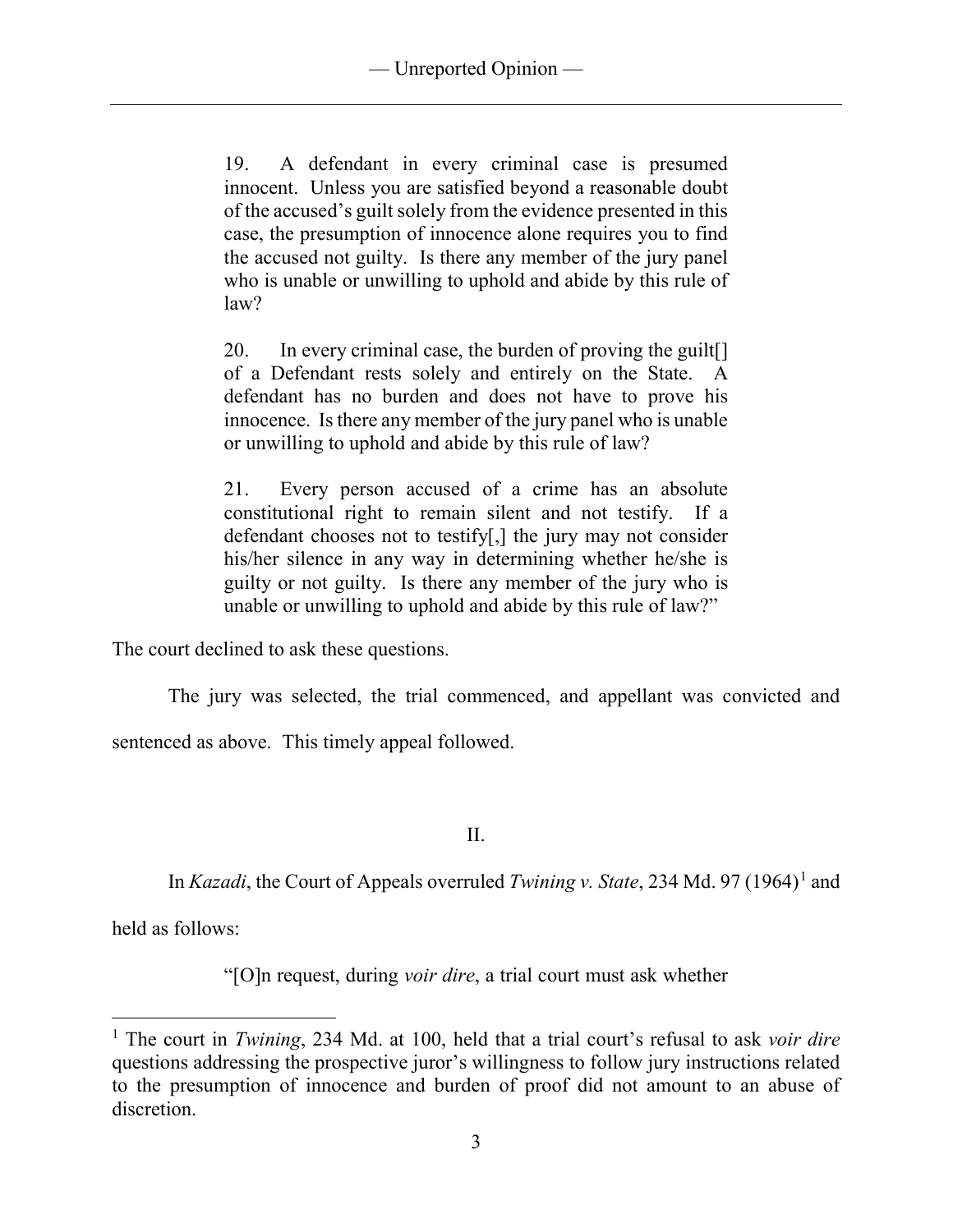any prospective jurors are unwilling or unable to comply with the jury instructions on the long-standing fundamental principles of the presumption of innocence, the State's burden of proof, and the defendant's right not to testify."

467 Md. at 35–36. The court further stated that its holding "applie[d] to this case and any other cases that are pending on direct appeal when this opinion is filed, where the relevant question has been preserved for appellate review." *Id.* at 47.

Before this Court, appellant argues, and the State concedes, that pursuant to *Kazadi*, the trial court erred in declining to ask appellant's proposed *voir dire* questions related to the presumption of innocence, the State's burden of proof, and the defendant's right to remain silent. In its supplemental brief, the State acknowledged that appellant's case was pending on appeal when *Kazadi* was decided, that the relevant question was preserved for appellate review, that appellant did not waive the issue by acknowledging that the jury was acceptable to him and that the requested questions were not otherwise covered by other *voir dire* questions. *See* Appellee's Supp. Br. at 1–2. The parties agree that this Court should vacate appellant's convictions and remand for a new trial.

In light of *Kazadi*, we hold that the trial court erred when it refused to ask appellant's requested *voir dire* questions related to the presumption of innocence, the State's burden of proof, and appellant's right not to testify. The case at bar was pending on direct appeal when *Kazadi* was filed; therefore, *Kazadi* applies. Accordingly, we vacate appellant's judgments of convictions and remand for a new trial.<sup>[2](#page-4-0)</sup>

<span id="page-4-0"></span><sup>&</sup>lt;sup>2</sup> Because we reverse on that issue, we need not address the remaining issues raised by appellant.